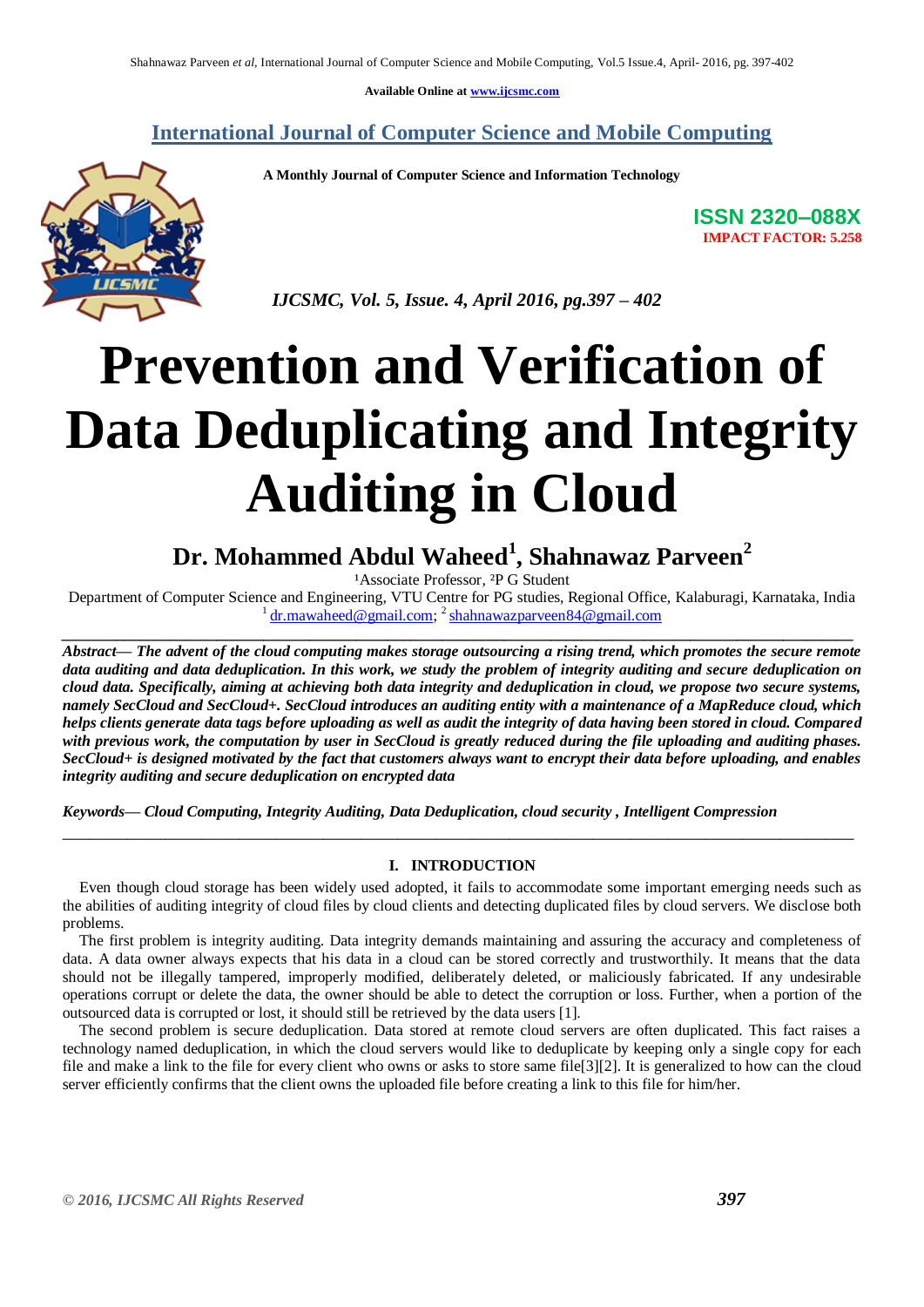The challenge is to achieve data integrity and deduplication in cloud by proposing two secure systems namely SecCloud and SecCloud+. SecCloud introduces an auditing entity with maintenance of a Map Reduce cloud, which helps clients generate data tags before uploading as well as audit the integrity of data having been stored in cloud. This design fixes the issue of previous work that the computational load at user or auditor is too huge for tag generation. Motivated by the fact that customers always want to encrypt their data before uploading, for reasons ranging from personal privacy to corporate policy, we introduce a key server into SecCloud as with and propose the SecCloud+ schema. Besides supporting integrity auditing and secure deduplication, SecCloud+ enables the guarantee of file confidentiality.

# **II. RELATED WORK**

In this section, we present literatures of several highly related research areas to integrity auditing and data deduplication. *A. Integrity Auditing*

Provable Data Possession (PDP) was introduced by [5][6] for assuring that the cloud servers possess the target files without retrieving or downloading the whole data. Many works were concerned on how to realize PDP on dynamic scenario: [7] proposed a dynamic PDP schema but without insertion operation; and this was improved by introducing authenticated flip table by Erway et al. [8]. Proposals of [5][7][8][9] suffered from the computational overhead for tag generation at the client. To fix this issue, [10] proposed proxy PDP in public clouds and [11] proposed the cooperative PDP in multi-cloud storage.

Integrity auditing is also supported by Proof of Retrievability (POR) [12]. Compared with PDP, POR assures the cloud servers possess the target files, and guarantees their full recovery. In [12], clients apply erasure codes and generate authenticators for each block for verifiability and retrievability. To achieve efficient data dynamics, [13] improved the POR model by manipulating the classic Merkle hash tree construction for block tag authentication.[16] combined the privacy preserving word search algorithm with the insertion in data segments of randomly generated short bit sequences and developed a new POR protocol.

### B. *Secure Deduplication*

Deduplication is a technique where the server stores only a single copy of each file, regardless of how many clients asked to store that file, such that the disk space of cloud servers as well as network bandwidth are saved. However, trivial client side deduplication leads to the leakage of side channel information. For example, a server telling a client that it need not send the file reveals that some other client has the exact same file, which could be sensitive information in some case. In order to restrict the leakage of side channel information,

The Proof of Ownership protocol was introduced by [3] which lets a client efficiently prove to a server that the client exactly holds this file. To enable secure client-side deduplication several proof of ownership protocols based on the Merkle hash tree are proposed [3]. Pietro and Sorniotti [19] proposed an efficient proof of ownership scheme by choosing the projection of a file onto some randomly selected bit-positions as the file proof.

Data deduplication focuses on the confidentiality of deduplicated data and considers to make deduplication on encrypted data. [20] introduced the private data deduplication as a complement of public data deduplication protocols of [3]. For ensuring data privacy in deduplication Convergent encryption [21] is a promising cryptographic primitive.

#### **III.PURPOSE**

The main aim of the project is to achieve integrity auditing and deduplication on plain data and encrypted data stored on cloud servers.

### *A. Existing System*

Cloud security is an important factor for the users of cloud. Data stored at cloud server may suffer from deduplication and integrity auditing. To achieve integrity auditing Proxy PDP in public cloud was proposed by [10] and POR (Proof of Retrievability) assures cloud servers posses the target files and guarantees their full recovery. In [12], clients apply erasure codes and generate authenticators for each block for verifiability and retrievability. Data deduplication was achieved as a complement of public data deduplication protocols of [3] allowing client side deduplication to identify deduplication opportunities already at the client and save the bandwidth of uploading copies of files to server requiring client to generate tag.

## B. *Disadvantages of Existing System*

- Client is responsible for tag generation during auditing.
- Client side deduplication leads to leakage of side channel information.
- This action of deduplication would lead to a number of threats potentially affecting the storage system.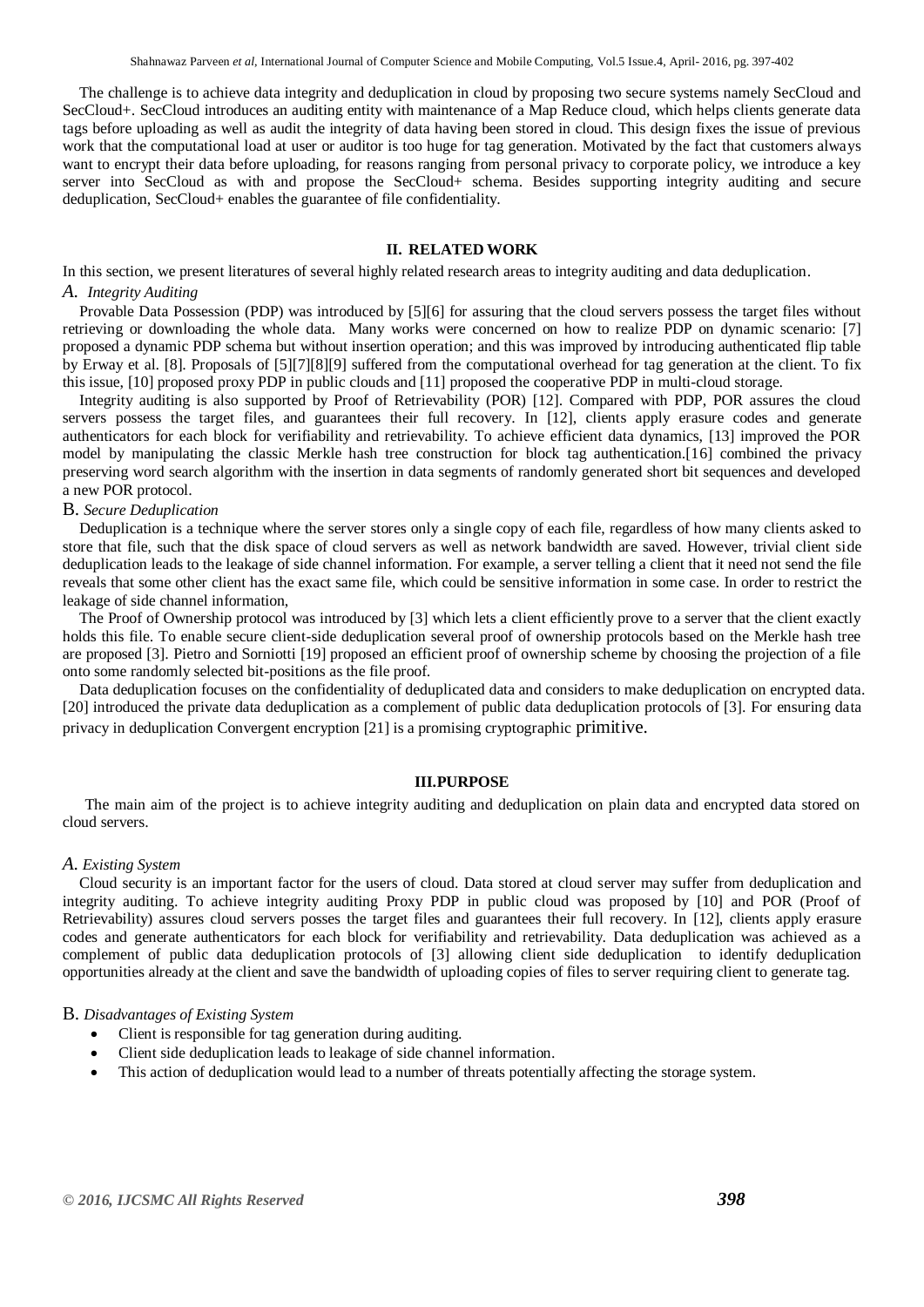## C. *Proposed System*

In this article, we aiming to achieve data integrity and deduplication in cloud by proposing two secure systems namely SecCloud and SecCloud+. SecCloud is introducing an auditing entity with maintenance of a MapReduce cloud, that is helping clients generate data tags before uploading files as well as audit the integrity of data having been stored in cloud. SecCloud+ supports the guarantee of file confidentiality besides supporting integrity auditing and secure deduplication, SecCloud+ is designed for the fact that customers always want to encrypt their data before uploading, and thereby enabling integrity auditing and secure deduplication on encrypted data.

## D. *Advantages of Proposed System*

- Security considered in SecCloud is the prevention of leakage of side channel information.
- It follows proof of ownership protocol between clients and servers which allow clients to prove to cloud server that they exactly own the target data.
- It achieves deduplication while preventing Dictionary attack.
- The client is relived from tag generation as it is now the task of Auditor.
- Project can be implemented with real time cloud.
- It is user friendly.
- It is portable and authentication can still be improved.

## **IV.IMPLEMENTATION**

System models for SecCloud and SecCloud+ both follow the same architecture. We have three entities serving as three modules:

*Cloud Client*: For data maintenance and computation Cloud Clients have large data files to be stored on the cloud. They can be either individual consumer or commercial organization. They can upload files in SecCloud and SecCloud+ models. They perform integrity auditing and deduplicaton of data stored on cloud servers.

*Cloud Servers*: Cloud servers mean virtual servers which run on cloud computing environment. They Virtualizes the resources according to the requirements of clients and expose them as storage pools. The cloud clients may buy or lease storage capacity from cloud server and store their individual data in these bought or rented spaces for future utilization. They store data in SecCloud or SecCloud+ models.

*Auditor:* Auditor offers its auditing service with more powerful computation and communication abilities helping clients upload and maintain a MapReduce cloud and acts as a certificate authority. The users may resort to Auditor for ensuring the storage security of their outsourced data.

System models for SecCloud and SecCloud+ both follow the same architecture as shown in figure 1



Figure 1: Architecture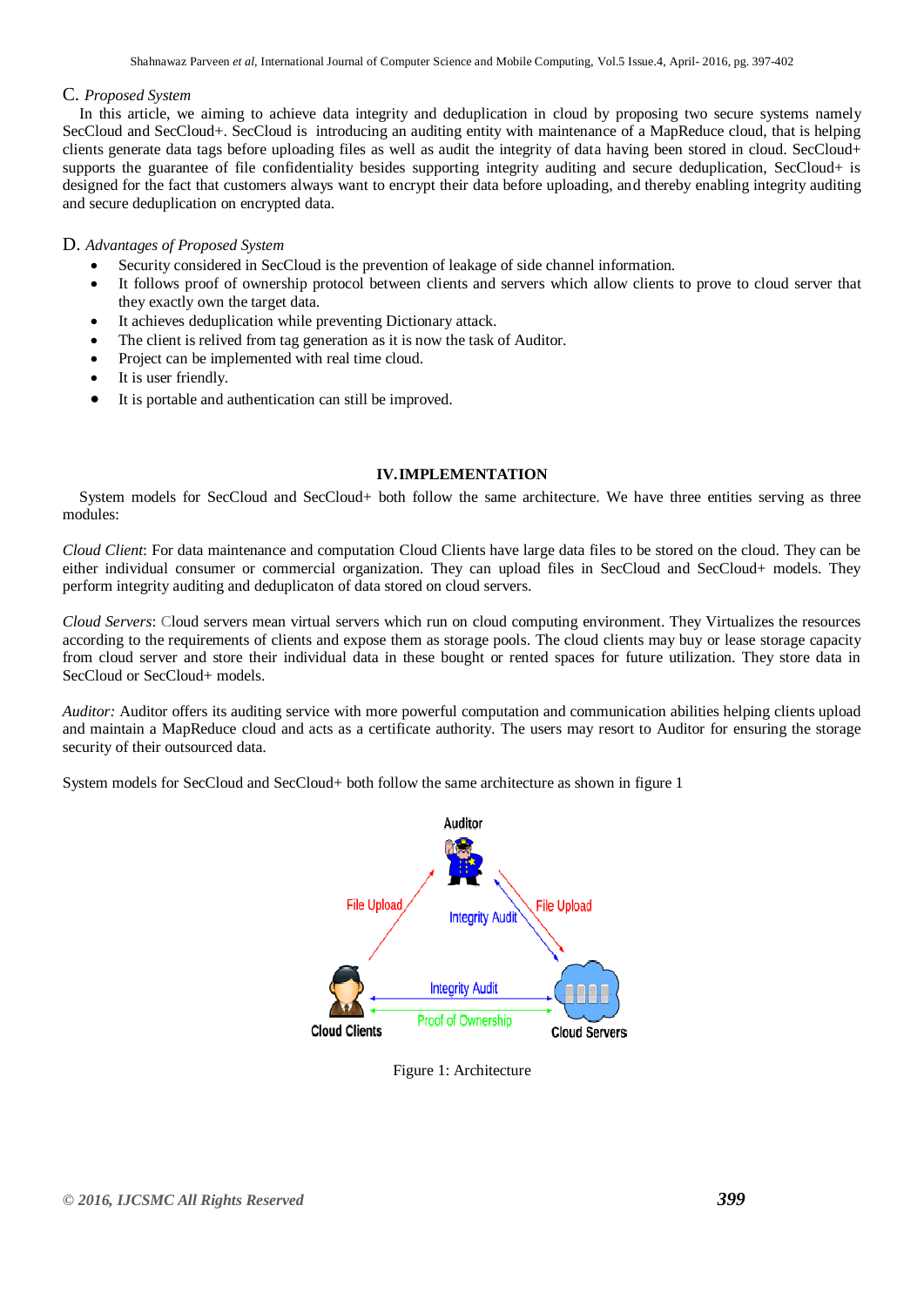SecCloud and SecCloud+ systems supports file level deduplication by including the following three protocols respectively highlighted by red, blue and green in figure:

*1. File Uploading Protocol:* This protocol aims at allowing clients to upload files via the auditor. Specifically, the file uploading protocol includes three phases:

*Phase 1 (cloud client* $\Box \rightarrow$ *cloud server):* Before uploading a file, client performs the duplicate check with the cloud server to confirm if such a file is stored in cloud storage or not. If there is a duplicate, another protocol called Proof of Ownership will be run between the client and the cloud storage server. Otherwise, the following protocols (including phase 2 and phase 3) are run between these two entities

*Phase 2 (cloud client*  $\Box \rightarrow$  *auditor*): client uploads files to the auditor, and receives a receipt from auditor.

*Phase 3 (auditor*  $\rightarrow$  *cloud server):* auditor helps generate a set of tags for the uploading file, and send them along with this file to cloud server.

*2. Integrity Auditing Protocol:* This protocol performs integrity verification and can be initialized by any entity except the cloud server. In this protocol, the cloud server plays the role of prover, while the auditor or client works as the verifier. This protocol includes two phases:

*Phase 1 (cloud client/auditor* $\Box \rightarrow$ *cloud server):* verifier (i.e., client or auditor) generates a set of challenges and sends them to the prover (i.e., cloud server).

*Phase 2 (cloud server*  $\Box$   $\rightarrow$  *cloud client/auditor)*: Prover (i.e., cloud server) tries to prove that it exactly owns the target file by sending the proof back to verifier (i.e., cloud client or auditor) based on the stored files and file tags. At the end of this protocol, verifier outputs true if the integrity verification is passed.

*3. Proof of Ownership Protocol:* This protocol is initialized at the cloud server for verifying that the client exactly owns a claimed file. This protocol is typically triggered along with file uploading protocol to prevent the leakage of side channel information. In PoW the cloud server works as verifier, while the client plays the role of prover. This protocol also includes two phases:

*Phase 1 (cloud server*  $\rightarrow$  *client):* Cloud server generates a set of challenges and sends them to the client.

*Phase 2 (client*  $\rightarrow$  *cloud server)*: The client responds with the proof for file ownership, and cloud server finally verifies the validity of proof.

# **V. FUNCTIONAL REQUIREMENTS**

- Your Registration for a new Cloud Client is provided.
- Clients are able to upload/download files in SecCloud and SecCloud + systems via Auditor.
- Instead of storing a duplicate file on server. Proof of Ownership protocol will run to verify owners identity by requesting for privilege key.
- If privilege key is verified, reference ID of existing file is given to client. Thereby achieving data deduplication.
- Auditor sees request from clients to upload files and, uploads them on server by generating tags.
- Client and Auditor are able to perform integrity auditing for any block of data stored on server.
- Client can view the files uploaded on server.
- Clients are able to upload encrypted files on server using SecCloud+ system.
- Clients can download encrypted files from server by decrypting files using private key in SecCloud+ system.
- Clients /Auditor are able to perform integrity auditing and data deduplicating on encrypted data.

# **VI.NON FUNCTIONAL REQUIREMENTS**

- *Consistency*
- The system must be consistent. It should not have any erratic behaviour during operation.
- *Error Prevention and Correction* The system is capable of handling large number of clients. If any error occurs the system should show the statement containing error. It should take preventive action to resolve it.
- *Maintenance*

Monitor the maintenance of the project. Without Maintenance, there is a risk that project staff will remain responsible for maintenance or that the product will not be maintained at all Project deliverables that require maintenance after implementation should be addressed

*Extensibility*

Defining the desired outcomes or acceptance criteria at the beginning of the project also clarifies the project's scope. Using performance measures ascertains whether the project did indeed succeed, and provides a starting point for developing future lessons learned.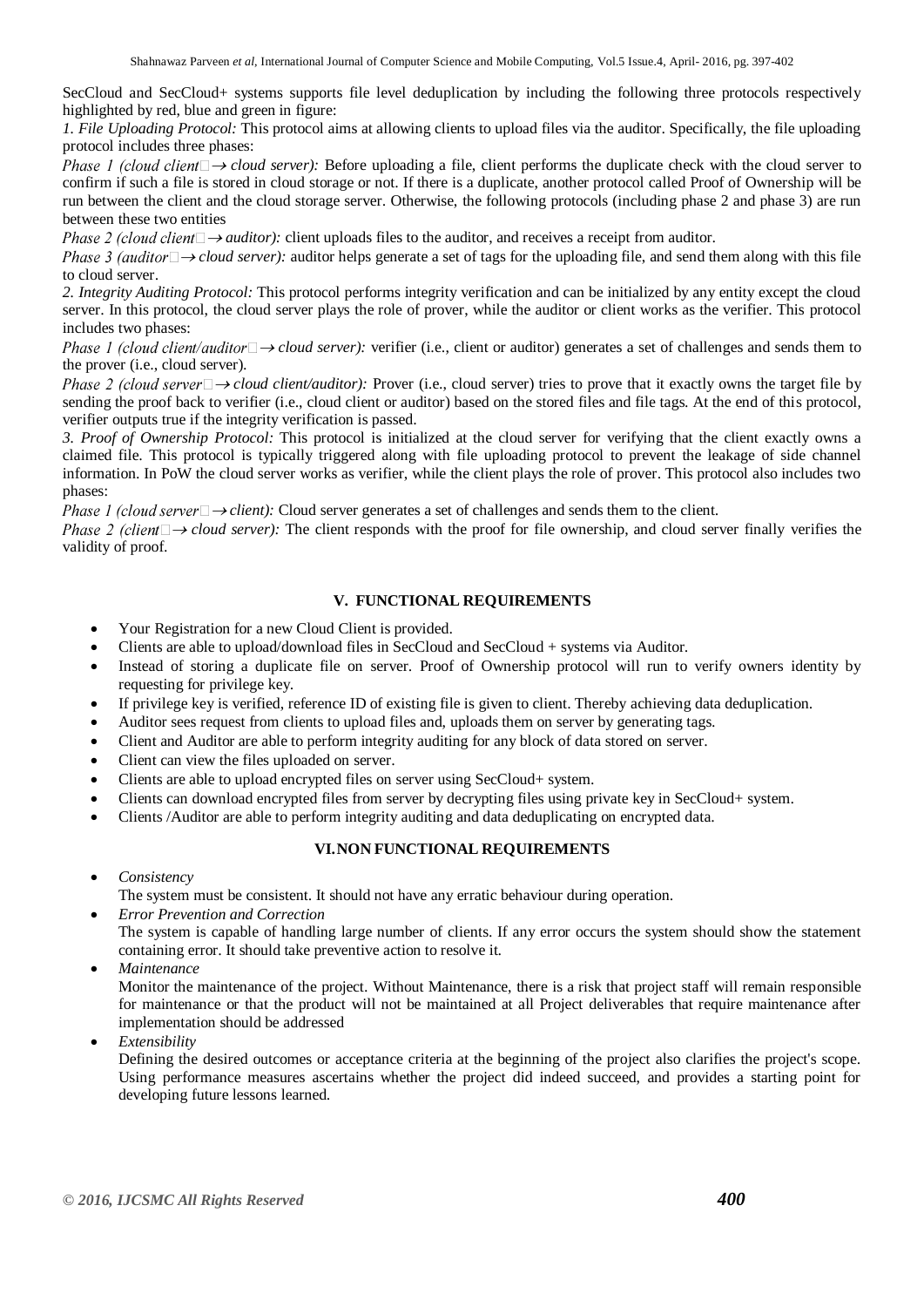# **VII. EXTERNAL INTERFACE REQUIREMENTS**

## A. *User Interface:*

The application that will be developing will have a user friendly and menu based interface. Following screens will be provided for Customers:

- A login screen for Cloud Clients, Auditors and Cloud Servers to enter the username and password, so that the authorized entity can access without any problems.
- For all services, there exist different page.
- Security has been included for all types of users.

## B. *Software Requirements:*

- Operating System: Windows XP or Higher Version.
- User Interface : Html/CSS
- Client Side Scripting : Java Script
- Programming Language : Java
- Web Application: JDBC, Servlet and JSP
- IDE : EditPlus
- Database: MySql
- Server Deployment : Tomcat 7.0

## C. *Hardware Requirements:*

- Processor : Pentium IV or Higher processor
- RAM : 512 MB or More
- Hard disk : Minimum 40 GB

## **VIII. CONCLUSION**

In this Paper, data integrity and deduplication in cloud is achieved by proposing SecCloud and SecCloud+ models. SecCloud proposes an auditing entity with maintenance of a MapReduce cloud helping clients generate data tags before uploading as well as integrity auditing of data having been stored in cloud. In addition, SecCoud enables secure deduplication by introducing a Proof of Ownership protocol and preventing the leakage of side channel information in data deduplication. Compared with previous work, during the file uploading and auditing phases computation by user in SecCloud is greatly reduced. SecCloud+ is proposed by the fact that customers always want to encrypt their data before uploading, and allows for integrity auditing and secure deduplication directly on encrypted data. This system can be implemented on real time cloud

### **ACKNOWLEDGEMENT**

It would not have been possible without the kind support and help of many individuals who have directly or indirectly helped me in completing the paper. I would like to extend my sincere thanks to all of them.

I thank Almighty God for everything.

I express my immense gratitude to my guide Dr. Mohammed Abdul Waheed for his incredible support.

I express my deep gratitude to Dr. Shubhangi D.C, HOD and all the faculty of department for their cooperation.

My heartfelt gratitude towards my family and friends for their kind cooperation and encouragement in helping to complete my paper.

## **REFERENCES**

- [1] M.Armbrust A. Fox, R. Griffith, A. D. Joseph, R. Katz, A. Konwinski,G. Lee, D. Patterson, A. Rabkin, I. Stoica, and M. Zaharia, "A view of cloud computing," Communication of the ACM
- [2] J. Yuan and S. Yu, "Secure and constant cost public cloud storage auditing with deduplication," in IEEE Conference on Communications and Network Security (CNS), 2013
- [3] S. Halevi, D. Harnik, B. Pinkas, and A. Shulman-Peleg, "Proofs of ownership in remote storage systems," in Proceedings of the 18th ACM Conference on Computer and Communications Security